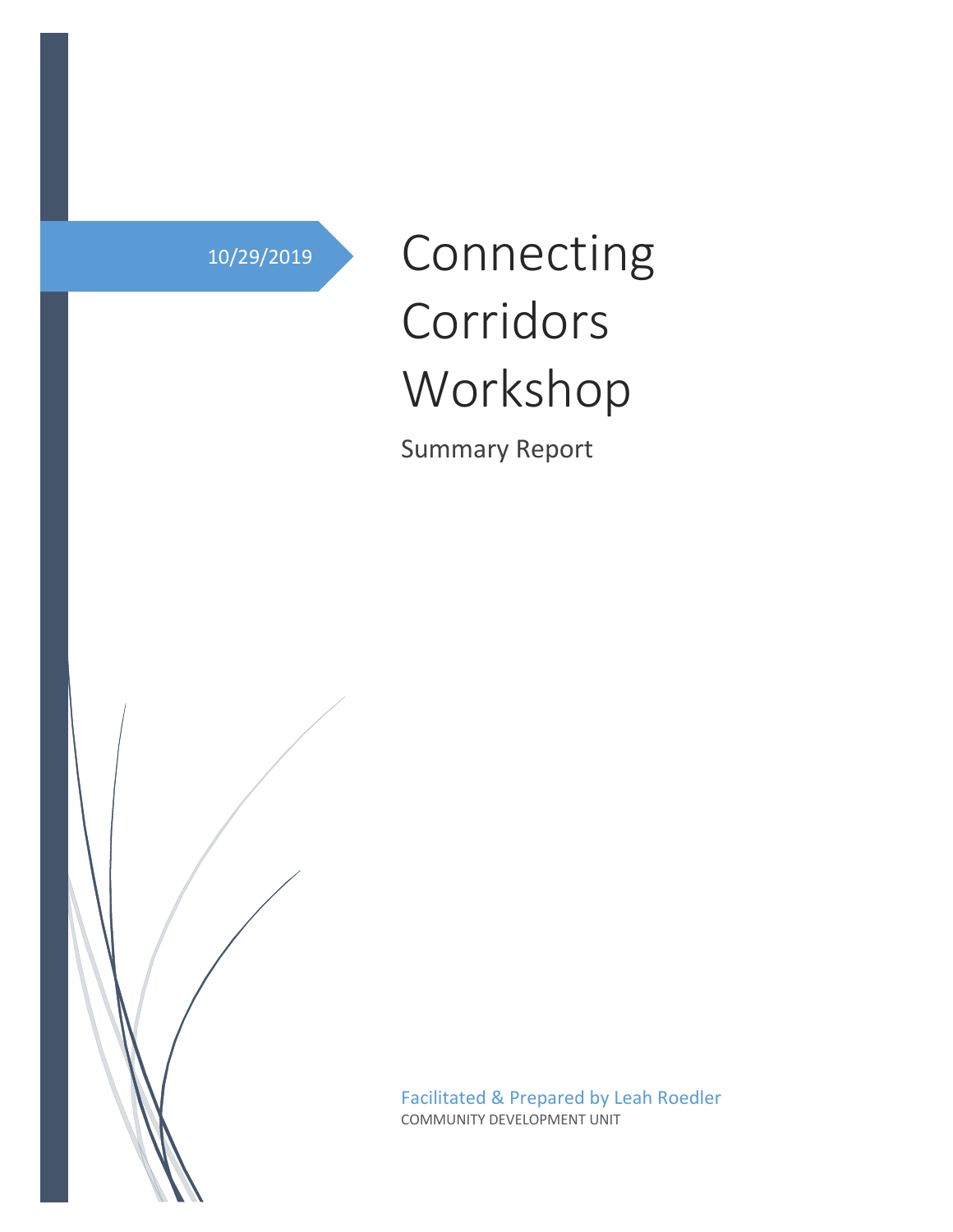## Contents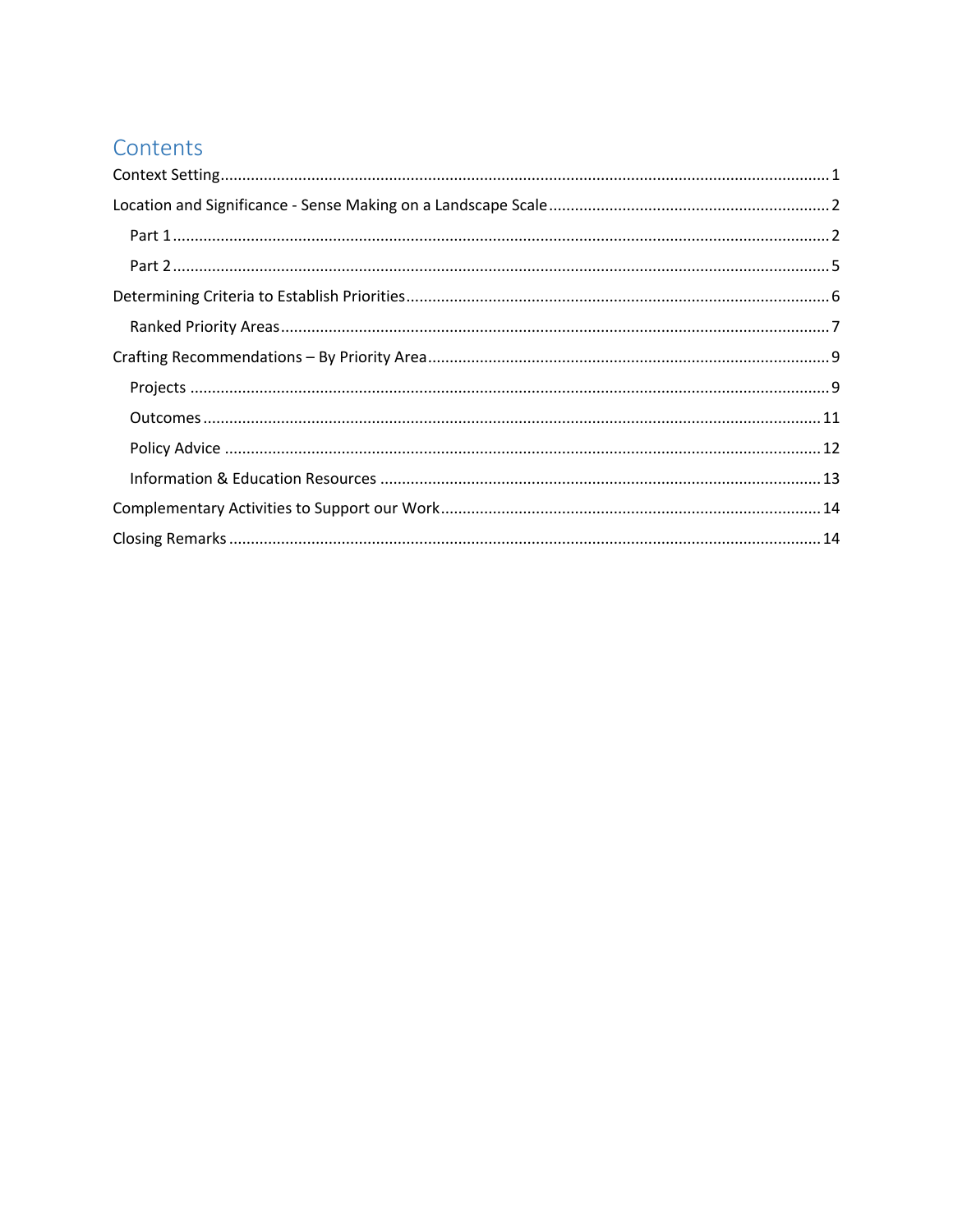### *A Confidential Report to the Alberta Prairie Conservation Forum*

The session began with opening from Nolan Ball, Prairie Conservation Forum (PCF) Board Chair. The facilitator shared the workshop objectives with the group. The participants agreed to use the following principles to guide their discussions:

- Everyone has wisdom and we need everyone's wisdom for the best result.
- Share "Air Time" If you notices you are speaking lots, take a step back and invite others to share ideas. If you are quiet, step in and share your wisdom with others.
- These are generative conversations:
	- o Be curious, ask questions to deepen your understanding
	- o Its ok to change your mind
	- o There may be no right or wrong answer
- Unhinge (where possible) from devices
- Serious, fun, serious, fun Let's enjoy our time together, do some important work

### Context Setting

Ian Dyson provided additional context setting that integrated and linked ideas from O2 Report: Structural & Functional Connectivity Theory as well as other information shared during the October 24, 2019 webinar. Participants, having heard the info shared by Ian, provided the following additional information to help frame the day.

- Matrix how do we start the discussion?
- Focus on policy as well as base areas
- ABMI looked at species need to look at populations as well
- Implementation resistance how do you communicate at an appropriate scale? How do we make the products usable i.e. follow-up?
- We have a lot of info implementation needs details to fill in the blanks
- What is the timeframe we're working in?
- What are the major threats?
- Need large corridors as well as local scale
- Conflicting priorities development versus impact
- To what extend can corridors be used?
- We don't have the tools to protect Environmentally Significant Areas
- We are constrained to do anything with the identified areas
- Broaden concept of corridor continuous habitat over an area
- Use models to predict areas but we need to do follow-up research to verify
- Lack of focus on implementation
- Light pollution
- Transboundary work is positive and inspired
- Task of putting it all together
- How can we reframe conversations of connectivity into things municipalities are trying to accomplish?
- What is the social capacity to support / understand the work?
- Identifying opportunities to identify lower cost initiatives social and real capital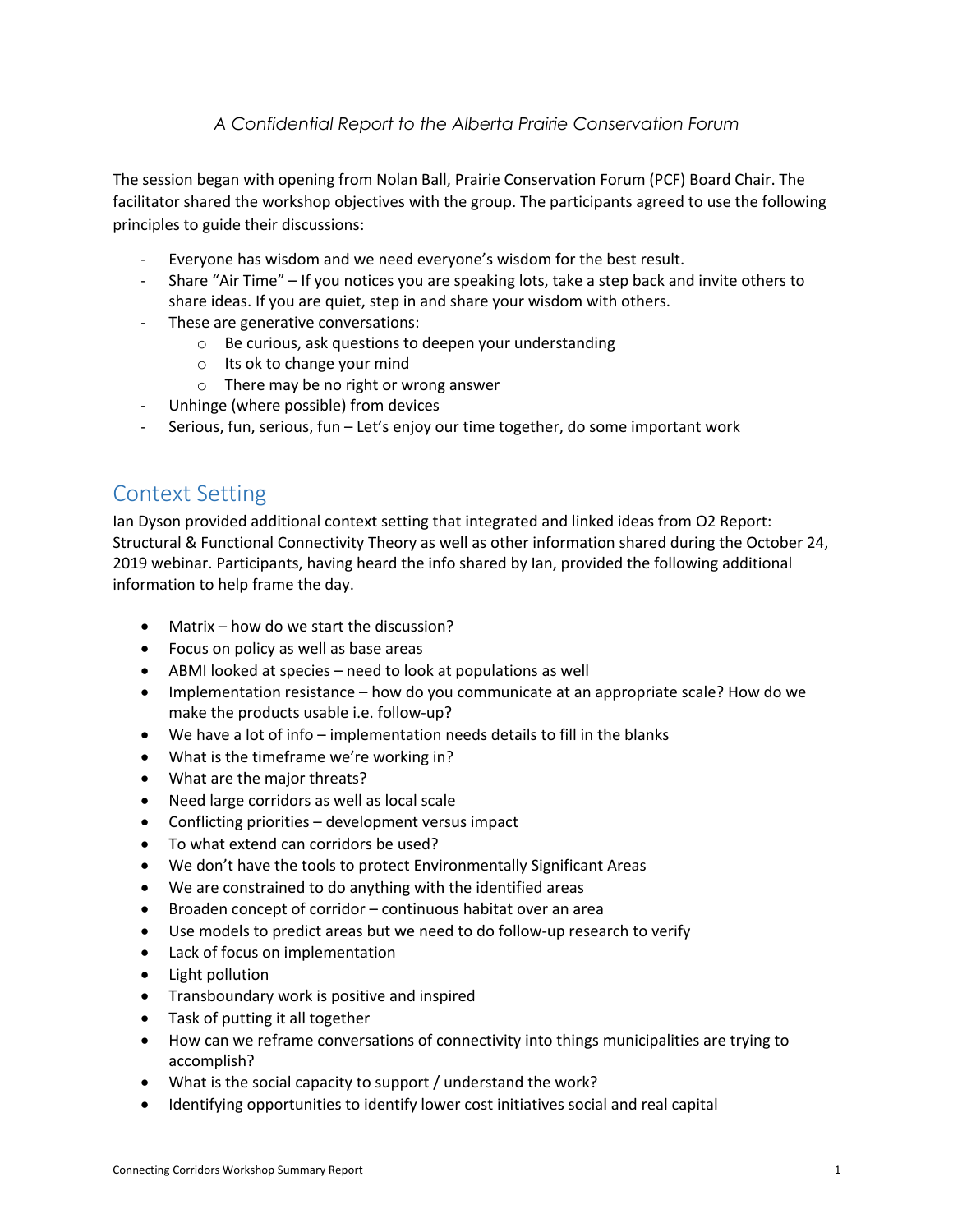- Who is missing? We need to bring those doing conservation work into the conversation early i.e. Ducks Unlimited, AB Fish and Game, etc.
- Infrastructure related to irrigation and the impact on our work? Mitigation buried lines.
- Irrigation Districts and Municipal Districts what role do they have?

### Location and Significance - Sense Making on a Landscape Scale

Participants were organized into the following four groups for the next few discussions.

| <b>Group 1</b>        | <b>Group 2</b>        | <b>Group 3</b>       | <b>Group 4</b>   |
|-----------------------|-----------------------|----------------------|------------------|
| Cleve Wershler        | <b>Brendan Hemans</b> | Alvin First Rider    | Christyann Olson |
| Chris Manderson       | <b>Heather Rudd</b>   | <b>Cliff Wallis</b>  | Joel Nicholson   |
| Grace Wark            | lan Dyson             | <b>Craig Harding</b> | Leif Olson       |
| <b>Graham Gaither</b> | Sandi Robertson       | Lynette Hiebert      | Matt Williamson  |
| Ron McNeil            | <b>Tim Romanow</b>    | Nolan Ball           | Shantel Koenig   |
| <b>Rylee Hewitt</b>   | <b>Tracy Lee</b>      | <b>Scott Stevens</b> | Sue Michalsky    |

### Part 1

Working in their groups, participants explored the following question: Where are the key places and/or what are the species we should focus corridor conservation and restoration efforts and why? Each group was tasked with capturing a list of conservation and restoration areas where most benefit could result and the rationale for why these areas are significant.

| Where / What                                                  | Why                                                                                                                                                                                                                          |
|---------------------------------------------------------------|------------------------------------------------------------------------------------------------------------------------------------------------------------------------------------------------------------------------------|
| Private conservation complex - spectrum                       | Connecting different types of land holdings<br>$\bullet$<br>(i.e. private, municipal parks, public)                                                                                                                          |
| Transboundary areas (Blackfoot Lands) MT, SK,<br>AB           | Protection categories - reconciliation<br>$\bullet$<br>Implementation tool<br>$\bullet$<br>Stewardship credit - between private<br>landowners to encourage BMP's for<br>access/benefits<br>Central data storage<br>$\bullet$ |
| WPAC's                                                        | Water quality and quantity<br>$\bullet$<br>Importance of river corridors<br>٠                                                                                                                                                |
| Areas of Low HV Landscapes                                    | Look at areas to improve species intactness in<br>$\bullet$<br>low HV                                                                                                                                                        |
| <b>Purple Springs</b>                                         | Pinch Point Across Hwy 3 (N-S) to areas of high<br>$\bullet$<br>value                                                                                                                                                        |
| Non-Grassland / Parkland Natural Regions                      | Areas on the Fringe of Grasslands / parklands<br>$\bullet$<br>that link multi-use habitats                                                                                                                                   |
| Alternative Land Use Services (ALUS) Matrix-<br><b>Pilots</b> | Partnerships and influence on Private Land<br>$\bullet$                                                                                                                                                                      |
| Bow River – east of Calgary                                   | Important system for AB drinking water<br>$\bullet$<br>pinched at Calgary.                                                                                                                                                   |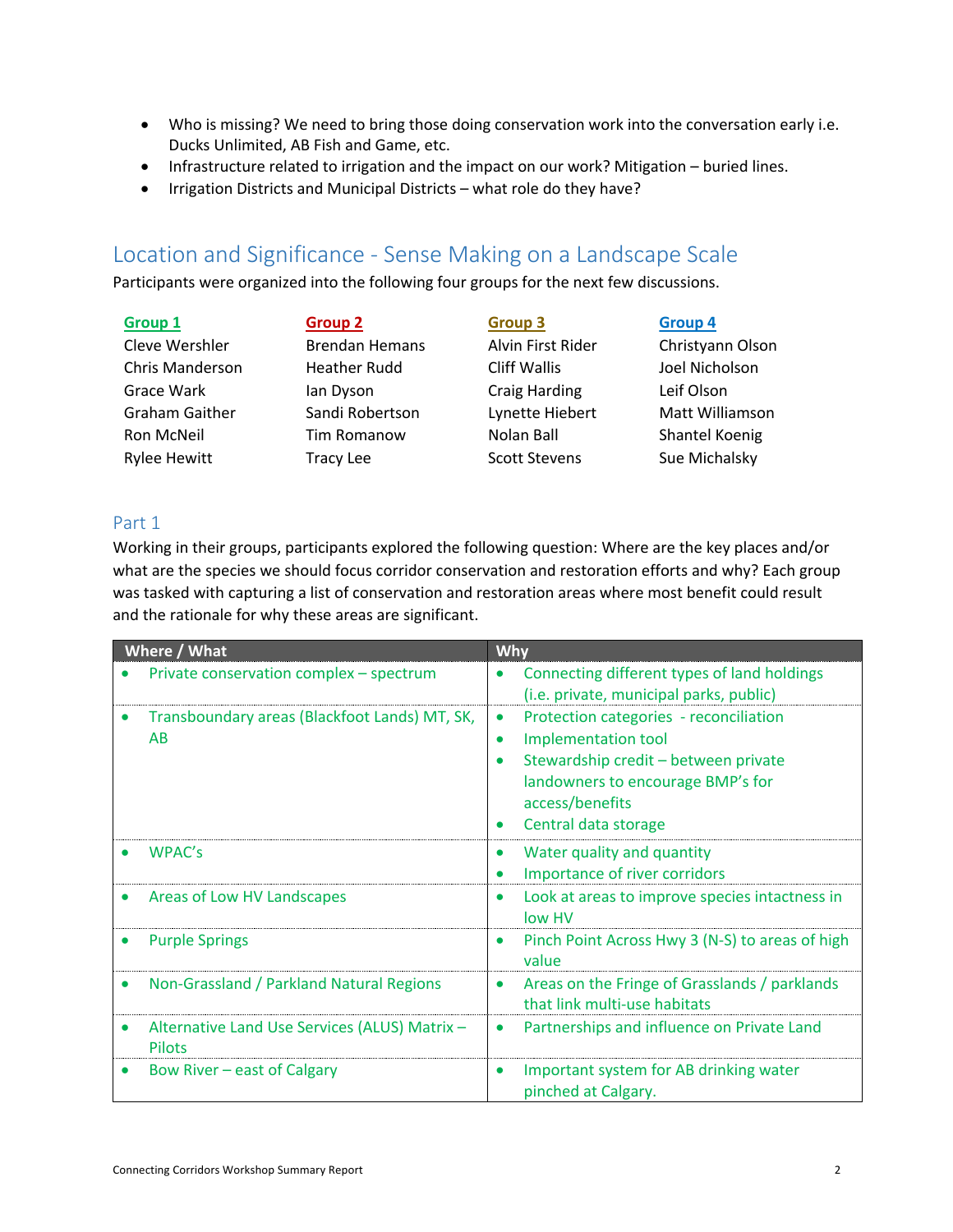| Where / What                                             | Why                                                             |  |  |
|----------------------------------------------------------|-----------------------------------------------------------------|--|--|
| Small Rivers - Rosebud River, Ghostpine                  |                                                                 |  |  |
| St. Mary's Reservoir and Belly River (East-<br>$\bullet$ |                                                                 |  |  |
| West)                                                    |                                                                 |  |  |
| <b>Irrigation canals crossing</b>                        | Impassable to some species<br>$\bullet$                         |  |  |
| <b>Ecological traps and sinks</b>                        |                                                                 |  |  |
| Native seed enhancement - production and<br>$\bullet$    |                                                                 |  |  |
| availability                                             |                                                                 |  |  |
| <b>Structural connectivity (corridors)</b><br>$\bullet$  | <b>Build resilience</b><br>$\bullet$                            |  |  |
| opportunistic                                            | Climate change rational                                         |  |  |
|                                                          | Maintain continental scale movement                             |  |  |
| <b>Transboundary Milk River corridor</b>                 | Intactness level<br>٠                                           |  |  |
| <b>Great Sand Hills</b>                                  | Time is of the essence                                          |  |  |
| Alberta/Saskatchewan Highway 41                          |                                                                 |  |  |
| <b>High value landscapes</b>                             |                                                                 |  |  |
| Sub-regional scale                                       |                                                                 |  |  |
| <b>Wetland Complexes</b>                                 |                                                                 |  |  |
| <b>Special habitats</b><br>$\bullet$                     | Current policies can change unknown threats<br>$\bullet$        |  |  |
| <b>Functional connectivity</b><br>$\bullet$              |                                                                 |  |  |
| Pronghorn - road, private land, fences<br>$\bullet$      | <b>Species at Risk</b><br>$\bullet$                             |  |  |
| <b>ESA [Environmental Significant Areas] reports</b>     | Known occurrences and distribution                              |  |  |
| (old)                                                    | (empirical)                                                     |  |  |
| Guilds - Sandy parkland, lightly grazed - don't          |                                                                 |  |  |
| lose past research                                       |                                                                 |  |  |
| <b>Species at Risk</b>                                   | Criteria                                                        |  |  |
| Leopard frogs<br>$\circ$                                 | Landownership<br>$\circ$                                        |  |  |
| Great plains toads<br>$\circ$                            | Level of protection<br>$\circ$                                  |  |  |
| Rattlesnakes (hibernaculum)<br>$\circ$                   | Convergence between multiple species<br>$\circ$                 |  |  |
| <b>Short-horned lizards</b><br>$\circ$                   | <b>Empirical research</b><br>$\circ$                            |  |  |
| Plant assemblages (movement)<br>$\circ$                  | <b>Collective expertise</b><br>$\circ$                          |  |  |
|                                                          | Plant movement<br>$\Omega$                                      |  |  |
| Land ownership - private lands - First Nation            | Lack of policy to support conservation                          |  |  |
| lands                                                    |                                                                 |  |  |
| <b>High value landscapes</b>                             | It is mapped for what is remaining / aligns with<br>$\bullet$   |  |  |
|                                                          | other data sets                                                 |  |  |
| SE Alberta / SW Saskatchewan/ Montana                    | Use these areas for the building blocks / The<br>$\bullet$      |  |  |
|                                                          | <b>Matrix</b>                                                   |  |  |
| Parkland - all native prairie Landscapes                 | State of the Prairie identified very little<br>$\bullet$        |  |  |
|                                                          | remaining                                                       |  |  |
|                                                          | Quality of habitat?<br>۰                                        |  |  |
| Provost / Bodo Sand Plain                                | Scarcity, rare habitats, risk of public land sales<br>$\bullet$ |  |  |
| <b>Battle River Corridor</b>                             | Important main movement corridors<br>$\bullet$                  |  |  |
| <b>Red Deer River Corridor</b>                           |                                                                 |  |  |
| High priority movement corridors and human               | Alleviate pinch point areas to facilitated                      |  |  |
| movement conflict zones                                  | movement                                                        |  |  |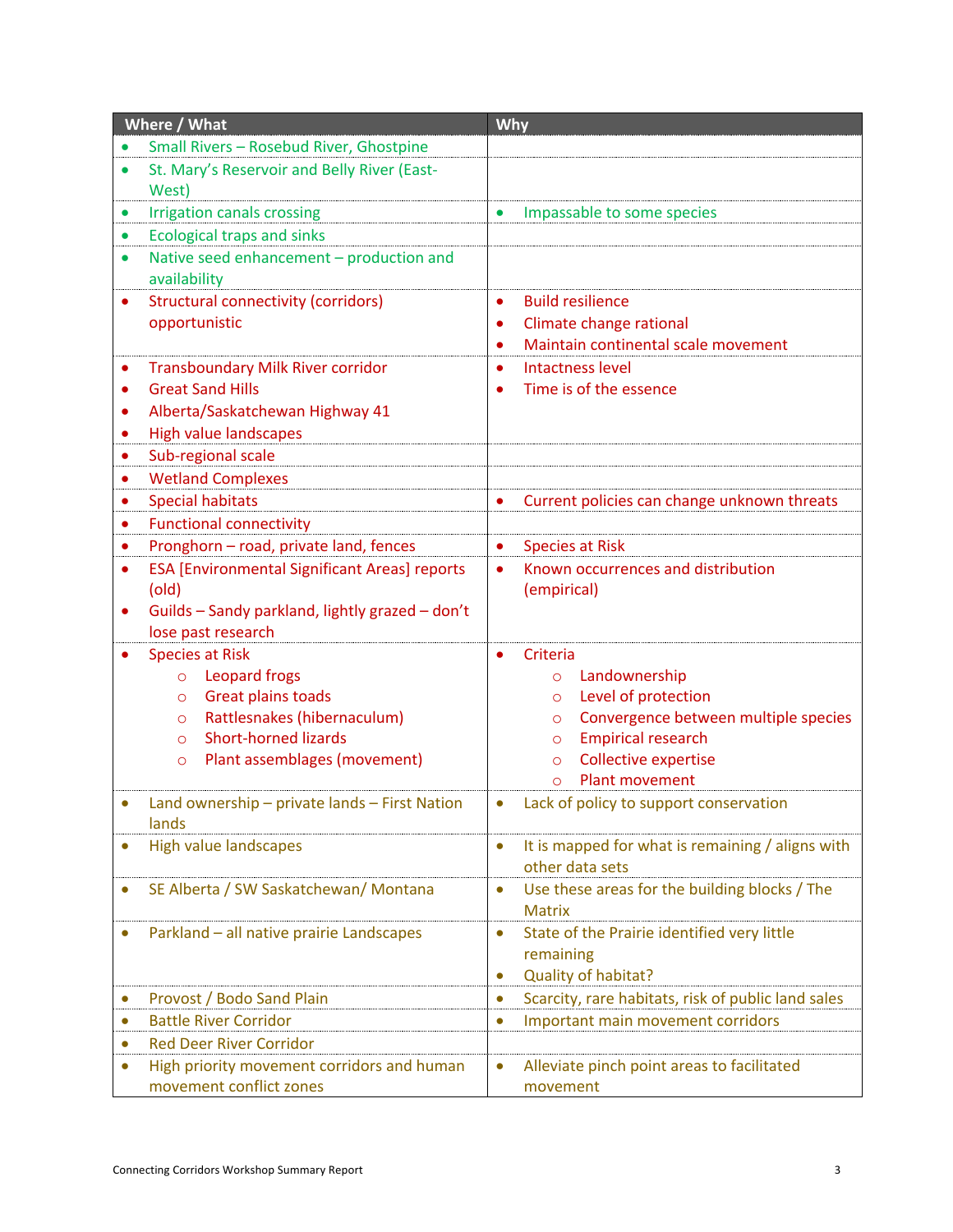| Where / What                                                   | Why                                                               |  |  |
|----------------------------------------------------------------|-------------------------------------------------------------------|--|--|
| Connections through cities                                     | Development pressures from both sides /                           |  |  |
|                                                                | funnelling wildlife into sinks                                    |  |  |
| All river corridors in SW Alberta                              |                                                                   |  |  |
| <b>The Matrix</b><br>$\bullet$                                 | <b>Start the conversation</b><br>$\bullet$                        |  |  |
| Work on remaining / improving barriers to                      | Low hanging fruit                                                 |  |  |
| connectivity                                                   |                                                                   |  |  |
| Wetland complexes and adjacent surrounding                     | Stop over habitat at least.                                       |  |  |
| landscapes - i.e. Sullivan lake, Dowling lake                  | At risk in marginal agricultural land from                        |  |  |
|                                                                | industrial activity                                               |  |  |
| What defines priority? Is this misleading                      | Define and work in high priority areas but also<br>$\bullet$      |  |  |
|                                                                | capture low hanging fruit in some areas.                          |  |  |
| <b>Environmentally Significant Areas</b>                       | Identify ESA's [environmental significant areas]<br>$\bullet$     |  |  |
|                                                                | because of species at risk values                                 |  |  |
|                                                                | Leverage based on species types                                   |  |  |
| Fly ways - temporal activity (connectivity is not<br>$\bullet$ | Increase of renewable energy<br>٠                                 |  |  |
| permanent) seasonal connectivity                               |                                                                   |  |  |
| S.E. Grasslands S.W. Fescue                                    | <b>Resiliency</b><br>$\bullet$                                    |  |  |
|                                                                | <b>Resistance to invasive</b>                                     |  |  |
|                                                                | Sage-grouse                                                       |  |  |
|                                                                | Pronghorn                                                         |  |  |
|                                                                | <b>Transboundary Conservation</b>                                 |  |  |
|                                                                | <b>Adaptive capacity</b>                                          |  |  |
| Pronghorn corridor                                             | High risk and profile<br>Longest travelling ungulate<br>$\bullet$ |  |  |
|                                                                | "umbrella species"                                                |  |  |
|                                                                | Existing data and info<br>٠                                       |  |  |
|                                                                | Level of awareness good<br>$\bullet$                              |  |  |
| <b>Suffield block</b>                                          | Lack of implementation management plan<br>$\bullet$               |  |  |
|                                                                | <b>National Wildlife area</b>                                     |  |  |
|                                                                | Rare and endangered species                                       |  |  |
| <b>East West Connections</b>                                   | East - west connection                                            |  |  |
| <b>Bow River Corridor</b>                                      | <b>Urban development</b>                                          |  |  |
| <b>Riparian Corridors</b>                                      | <b>Water connections</b><br>$\bullet$                             |  |  |
|                                                                | <b>Minimizing invasives</b><br>$\bullet$                          |  |  |
|                                                                | <b>Riparian corridors</b><br>$\bullet$                            |  |  |
|                                                                | <b>Ecotype boundaries</b><br>$\bullet$                            |  |  |
| <b>Eastern Irrigation District</b><br>$\bullet$                | Largest private landowner in AB<br>$\bullet$                      |  |  |
|                                                                | <b>Infrastructure barriers</b><br>$\bullet$                       |  |  |
| <b>Remnant Parkland</b>                                        | Social licence good<br>٠                                          |  |  |
| Wainwrights<br>$\circ$                                         | Potential buy in with stakeholders<br>$\bullet$                   |  |  |
| <b>Bodo</b><br>$\Omega$                                        | Connectedness between sub-regions<br>$\bullet$                    |  |  |
| Rumsey<br>$\circ$                                              | Organisms can move                                                |  |  |
|                                                                | Less than 4% intact                                               |  |  |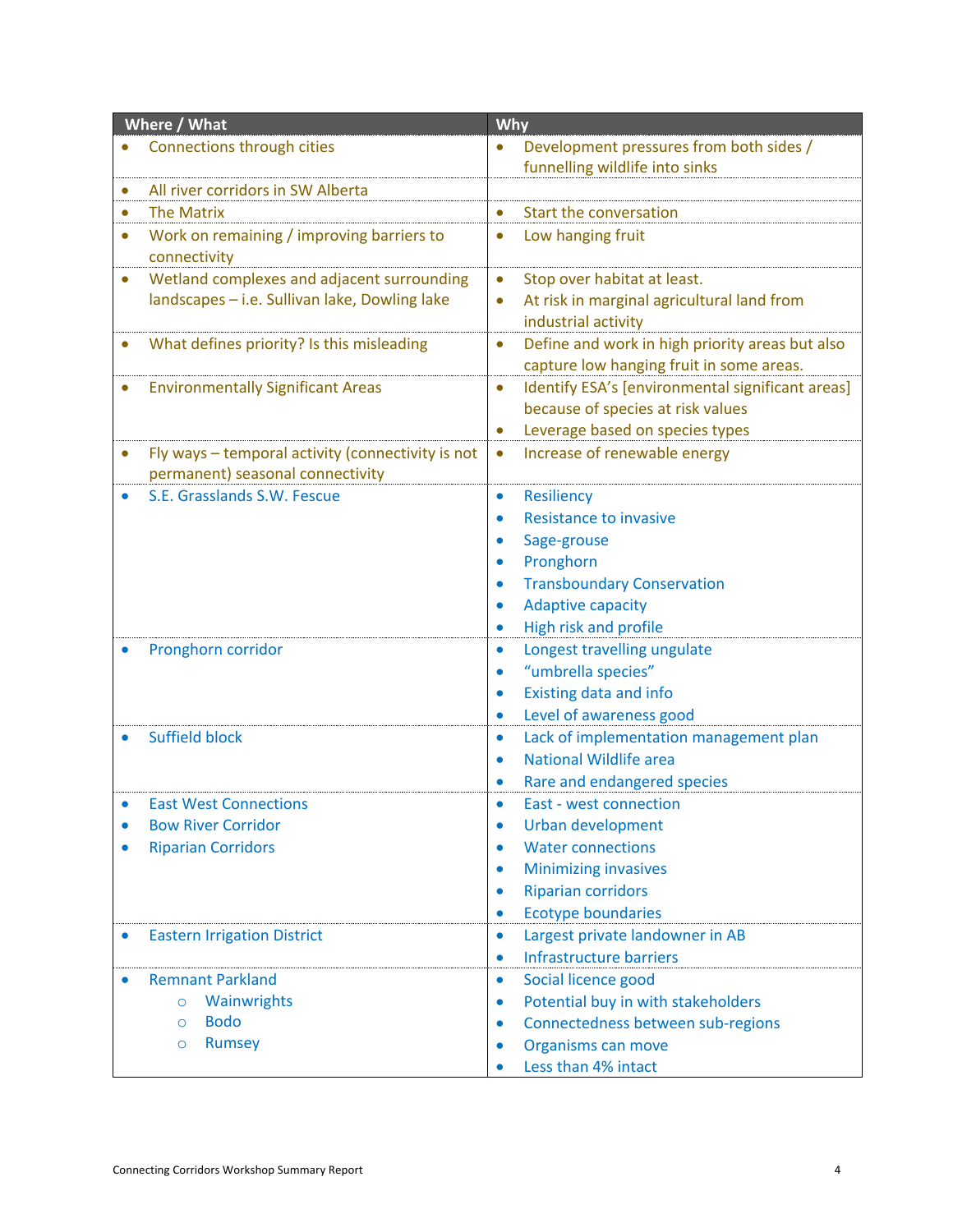### Part 2

Following the initial discussions, a designated host remained at their group's station and the remainder of the group participated in a gallery walk where each group travelled to the remaining stations for a brief overview of the ideas that the other groups discussed and captured any new comments, additions or questions of clarity.

### *Group 2 Notes*

### **Similar**

- Functional connectivity roads
- Transboundary piece
- Looked at similar species at risk list consider small as well as large critters
- Structural connectivity / scale
- Scaling- capture riparian areas North of Calgary at a finer scale
- Large scale structural connectivity and climate change and movement
- Functional pronghorns and known information (smooth 18 inch bottom wire) or occurrence (documented migration routes)
- Importance of the south eastern block and Transboundary connections
- Structural maps stuff (High Value Landscapes)
- All same

### **Surprises**

- Micro stuff
- Not using existing info

### **Misses**

- Municipalities and land trusts cumulative value of smaller scale conservation projects
- Watershed scale –existing partnerships with broad societal engagement, potentially key partners in advancing corridor connectivity.
- Strategic: consider the social landscape. Where geographically, considering the social context lies the best opportunity to engage?
- Threats Southern East Slopes
- Transportation threats
- Flag the top significance of the international transboundary corridors
- Matrix discussion connectivity wins in the anthropogenic landscape
- Parkland biodiversity score more important than Species at Risk

#### *Group 3 Notes*

- Investment into urban areas on education of importance of connectivity Urban & Rural connectedness
- Predicting areas of movement by human populations
- What species might fall through the cracks
- Why? importance of climate change
- Identify sinks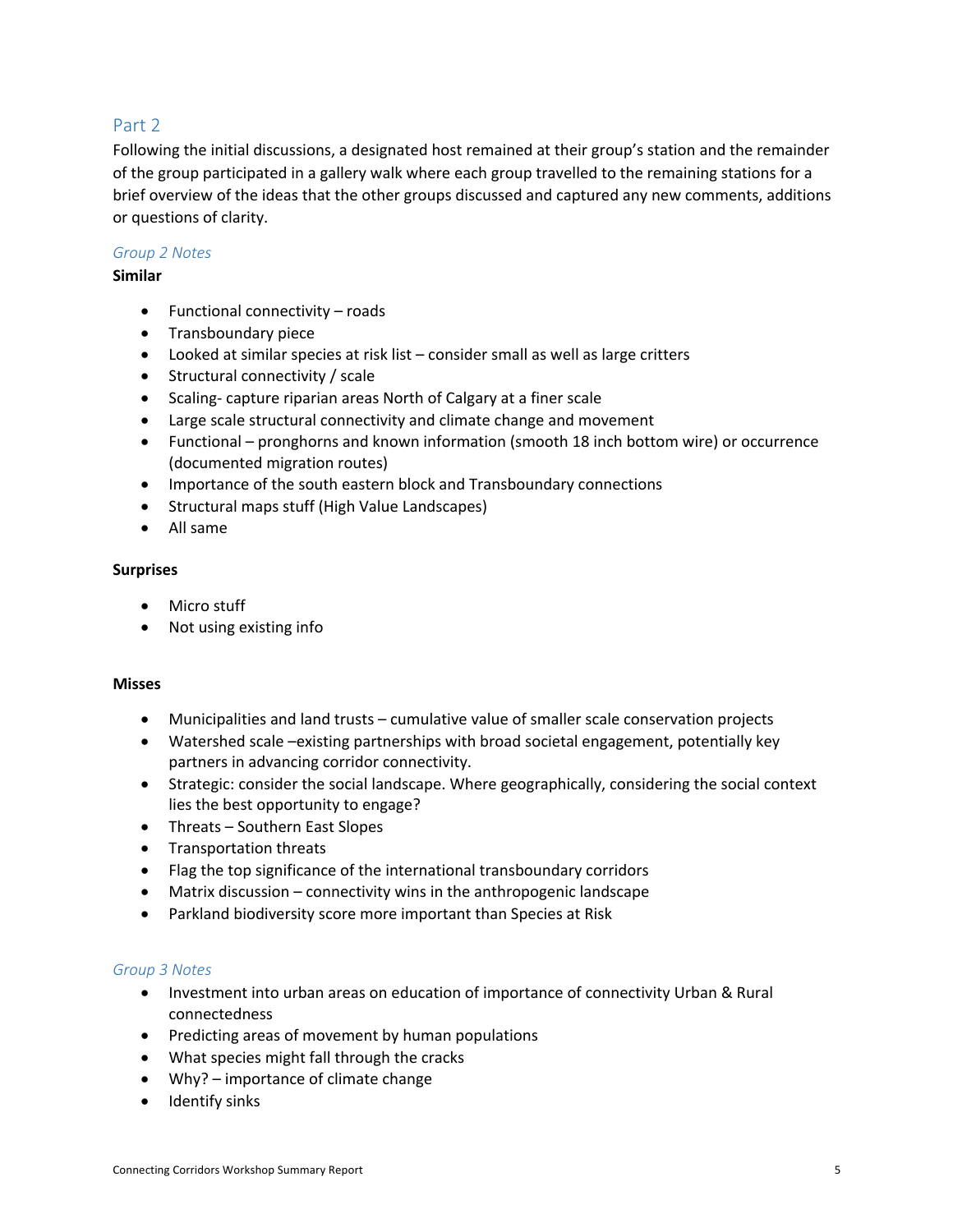#### *Group 4 Notes*

- Narratives gelling them and engaging from the start
- Natural processes (how) fire, drought, flood, wind
- Wetland complexes how regulatory regime
- Save what we have municipalities, First Nations, large intake blocks
- Traditional Ecological Knowledge trapping / hunting corridors, identify conflicts, ranchers as stewards
- Eastern Irrigation District Matrix opportunity
- Corridor conflict
- Matrix adjacent to large areas, create greater security, for important areas.
- Other Effective area-based Conservation Measure (OECM) Private Land Conservation (How) small parcels equal big wins
- Iinnii initiative bison reintroduction (how)

Following the gallery walk participants reconvened as a large group and shared the following reflections:

#### **What's missing?**

- Where is the best on the ground opportunity?
- May need to recalibrate lenses based on geography
- Risk/drivers of future development
- Private land what is their appetite for conservation?

#### **Surprises:**

- Focus on low hanging fruit
- Traditional ecological knowledge
- Tools for municipalities hard protection now versus 30-year targets.

#### **Common Themes**

• Mechanism to compensate municipalities and landowners.

### Determining Criteria to Establish Priorities

Participants, working in the same small groups, used the rationale for how they selected priority areas (why) to develop a ranked list of criteria they believe Prairie Conservation Forum should consider when determining priority areas.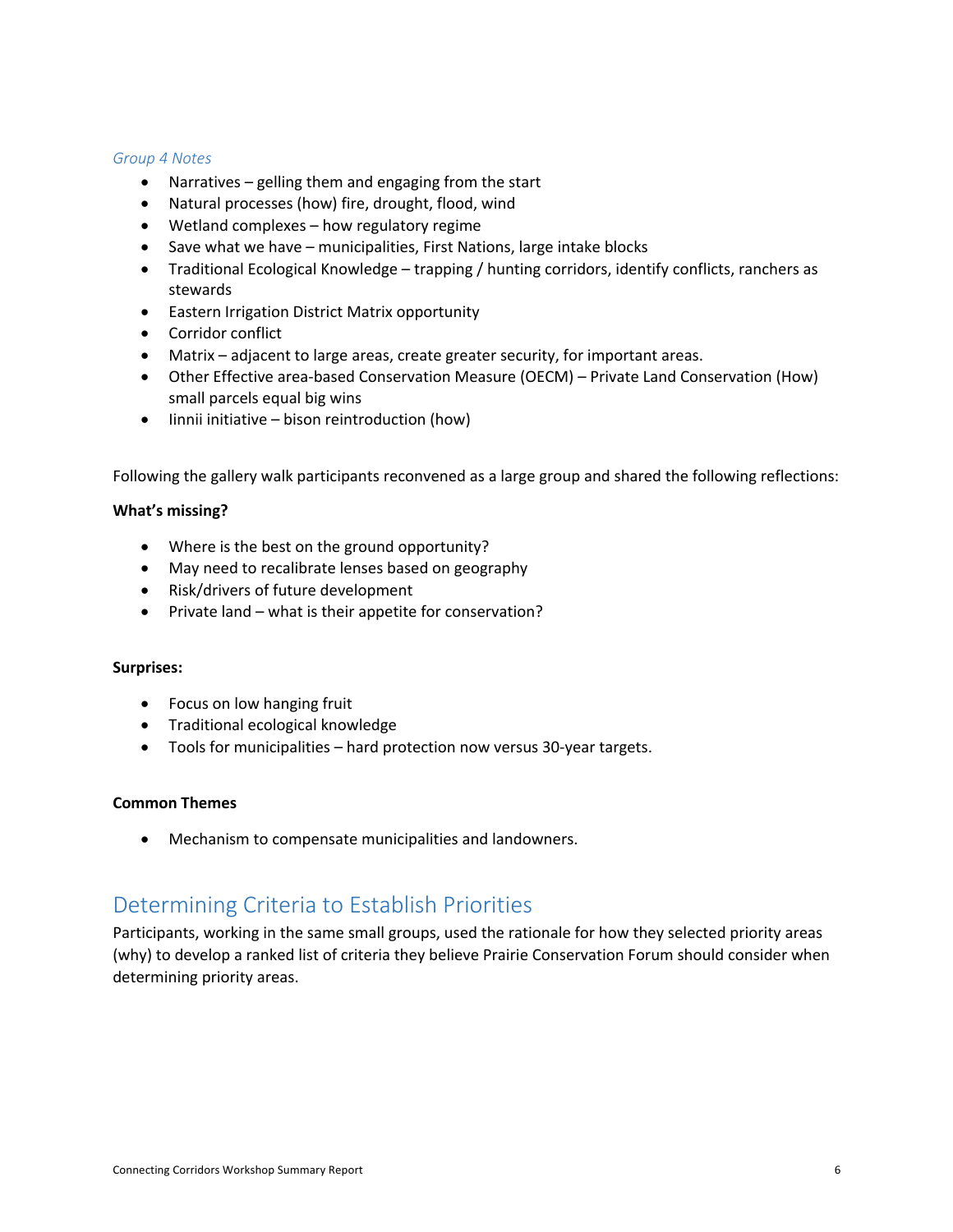| Group 1 (members rated their top two choices)        | Group 2                                          |  |  |
|------------------------------------------------------|--------------------------------------------------|--|--|
| Risk Assessments (2,1,1,1,2,2,)<br>1.                | 1. Ecological (known point of intervention)      |  |  |
| Minimize costs                                       | Ecological high value                            |  |  |
| Range sites of uncommon / rare                       | <b>Existing condition</b>                        |  |  |
| EGS evaluation as bundling - flood                   | Remaining                                        |  |  |
| mitigation                                           | SAR [species at risk]<br>$\bullet$               |  |  |
| Species of concern and level related to              | International connectivity<br>$\bullet$          |  |  |
| functional and structural connectivity               | Condition high<br>$\bullet$                      |  |  |
| (1,1,1)                                              | Threats (opportunity to address)<br>2.           |  |  |
| Keystone species                                     | 3.<br>Policy                                     |  |  |
| Microbial communities (lacking                       | Biodiversity main frame                          |  |  |
| information)                                         | Tools                                            |  |  |
| Social success (probability) (2,2,2,2,1,1)<br>2.     | Land ownership                                   |  |  |
| Traditional ecological knowledge i.e. hunting,<br>3. |                                                  |  |  |
| trapping corridors (2,2)                             |                                                  |  |  |
| Industrial, noise and light pollution (2)<br>4.      |                                                  |  |  |
| Ecological traps, sinks - species or special groups  |                                                  |  |  |
| Land ownership disposition categories                |                                                  |  |  |
| Group 3                                              | Group 4                                          |  |  |
| <b>Treat/Risk</b>                                    | 1. Consider opportunity cost, identify if trade  |  |  |
| 1. Policy change                                     | offs                                             |  |  |
| Ability for conversion<br>2.                         | 1a. Resiliency in face of climate change         |  |  |
|                                                      | 1b. High risk, bottleneck areas                  |  |  |
| <b>Opportunities</b>                                 | Low hanging fruit, easy wins<br>2.               |  |  |
| 1. Policy change                                     | Take existing, quit excessive planning and<br>2. |  |  |
| Have previously mapped areas<br>2.                   | implement something on the ground                |  |  |
| Can focus national/international low<br>3.           |                                                  |  |  |
| hanging fruit                                        |                                                  |  |  |

Each group reported on their ranked criteria. Participants noted that there were many commonalities and identified the following common criteria but did not rank them. It was also noted that there needed to be two categories of criteria - risk and opportunity.

- Risk identify critical areas and high risk areas
- High ecological values
- Species what might fall through the cracks

### **Risk Criteria Opportunity Criteria**

- Existing knowledge
- Low hanging fruit
- Policy
- Opportunity to address (social license)
- Opportunity cost

### Ranked Priority Areas

Participants, using their group's criteria, ranked all of the ideas the four groups identified as priority areas. Each participant received eight dots and could place dots beside any/all of the ideas listed on the what/where side of any of the group's charts. Participants could put all their dots in one place or spread them out. In a couple of instances, participants placed their dots on the "why" side of the chart.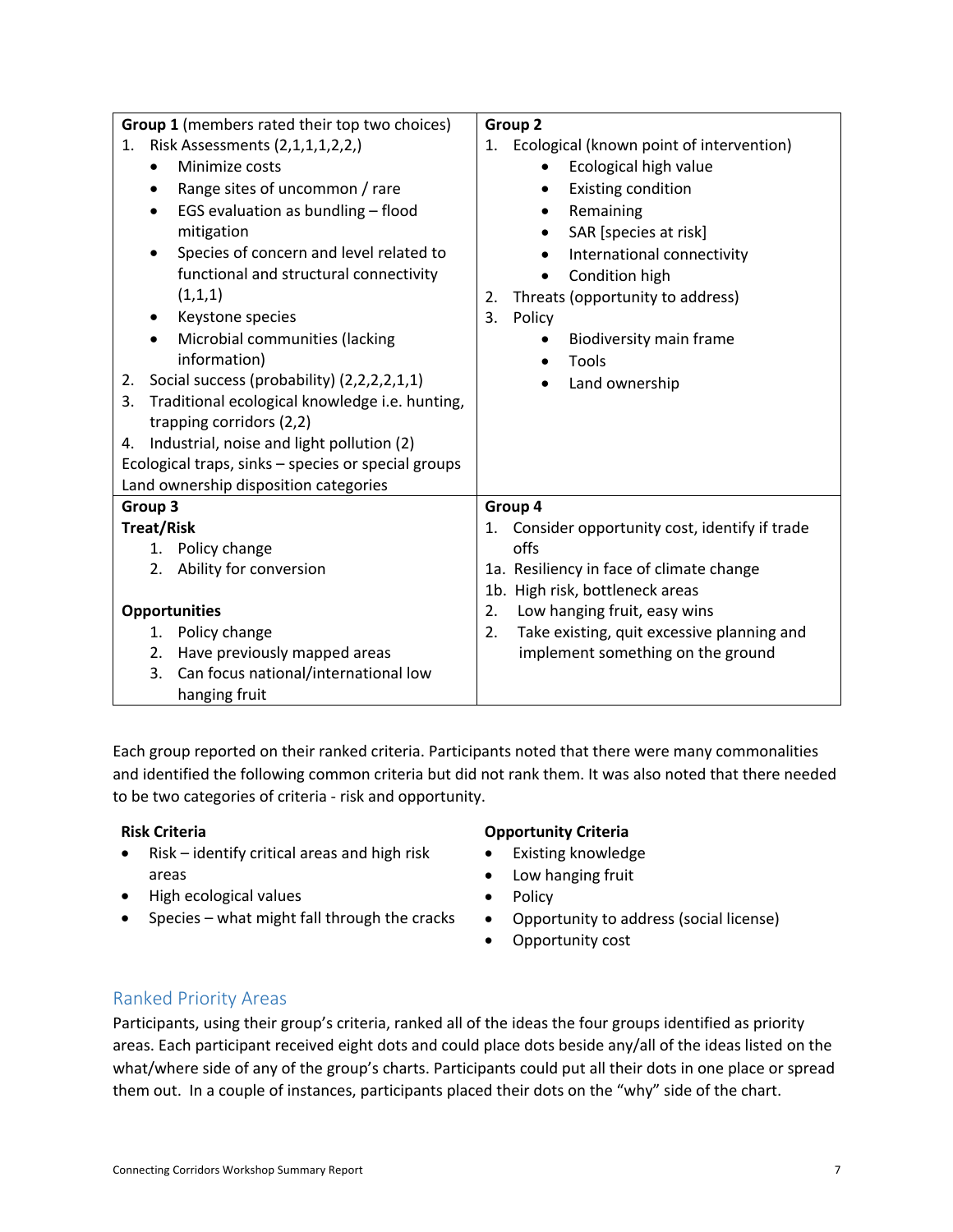| <b>What/Where</b>                                    | # of Votes     | <b>Breakdown by Group</b>        |
|------------------------------------------------------|----------------|----------------------------------|
| S.E. Grasslands S.W. Fescue                          | 16             | 11 blue, 3 green, 2 red          |
| <b>High value landscapes</b>                         | 15             | 8 yellow, 1 red, 3 blue, 3 green |
| Structural connectivity (corridors) opportunistic    | 12             | 10 red, 1 green, 1 yellow        |
| Pronghorn corridor                                   | 12             | 9 blue, 1 green, 1 red, 1 yellow |
| Remnant Parkland (Wainwrights, Bodo, Rumsey)         | 10             | 5 blue, 3 green 2 yellow         |
| High priority movement corridors and human           | 9              | 4 yellow, 2 red, 1 blue, 2 green |
| movement conflict zones                              |                |                                  |
| <b>Watershed Planning Advisory Council's (WPAC)</b>  | 8              | 6 green 2 red                    |
| East West Connections, Bow River Corridor, Riparian  | 8              | 3 blue, 2 red, 1 yellow, 2 green |
| <b>Corridors</b>                                     |                |                                  |
| Wetland complexes and adjacent surrounding           | $\overline{7}$ | 4 yellow, 2 red, 1 green         |
| landscapes - i.e. Sullivan lake, Dowling lake        |                |                                  |
| Private conservation complex - spectrum              | 6              | 5 green, 1 blue                  |
| Work on remaining / improving barriers to            | 6              | 3 yellow, 2 blue, 1 red          |
| connectivity                                         |                |                                  |
| All river corridors in SW Alberta                    | 6              | 4 yellow, 2 red                  |
| Alternative Land Use Service Matrix - Pilots         | 6              | 2 green, 1 red, 3 blue           |
| SE Alberta / SW Saskatchewan/ Montana                | 6              | 2 yellow, 1 red, 3 green         |
| Transboundary areas (Blackfoot Lands) MT, SK, AB     | 6              | 3 blue, 1 red, 1 yellow, 1 green |
| <b>Suffield block</b>                                | 6              | 4 blue 2 green                   |
| Fly ways - temporal activity (connectivity is not    | 6              | 4 yellow, 1 green, 1 red         |
| permanent) seasonal connectivity                     |                |                                  |
| Transboundary Milk River corridor, Great Sand Hills, | 6              | 6 red                            |
| AB/SK Hwy 41, high value landscapes                  |                |                                  |
| <b>Functional connectivity</b>                       | 6              | 6 red                            |
| Land ownership - private lands - First Nation lands  | 5              | 3 yellow, 1 red, 1 green         |
| <b>Environmentally significant areas</b>             | 5              | 2 yellow, 1 red, 2 green         |
| <b>Eastern Irrigation District</b>                   | 4              | 1 blue, 3 green                  |
| Parkland - all native parkland landscapes            | 3              | 3 yellow                         |
| Sub-regional scale                                   | 3              | 3 red                            |
| Environment significant area reports (old)           | 3              | 3 red                            |
| <b>Special habitat</b>                               | 2              | 1 red 1 Yellow                   |
| <b>The Matrix</b>                                    | 2              | 1 yellow, 1 blue                 |
| St. Mary's Reservoir and Belly River (E-W)           | 1              | 1 blue                           |
| <b>Ecological traps and sinks</b>                    | $\mathbf{1}$   | 1 blue                           |
| <b>Purple Springs</b>                                | 1              | 1 green                          |
| Species at risk plant assemblages (movement)         | 1              | 1 green                          |
| <b>Bow River - east of Calgary</b>                   | $\mathbf{1}$   | 1 red                            |
| <b>Wetland Complex</b>                               | $\mathbf{1}$   | 1 red                            |
| <b>Why</b>                                           | # of Votes     | <b>Breakdown by Group</b>        |
| Important main movement corridors                    | 3              | 3 yellow                         |
| <b>Implementation tool</b>                           | 1              | 1 green                          |
| Stewardship credit - between private landowners to   | $\mathbf{1}$   | 1 green                          |
| encourage best management practice's (BMP's)for      |                |                                  |
| access/benefits                                      |                |                                  |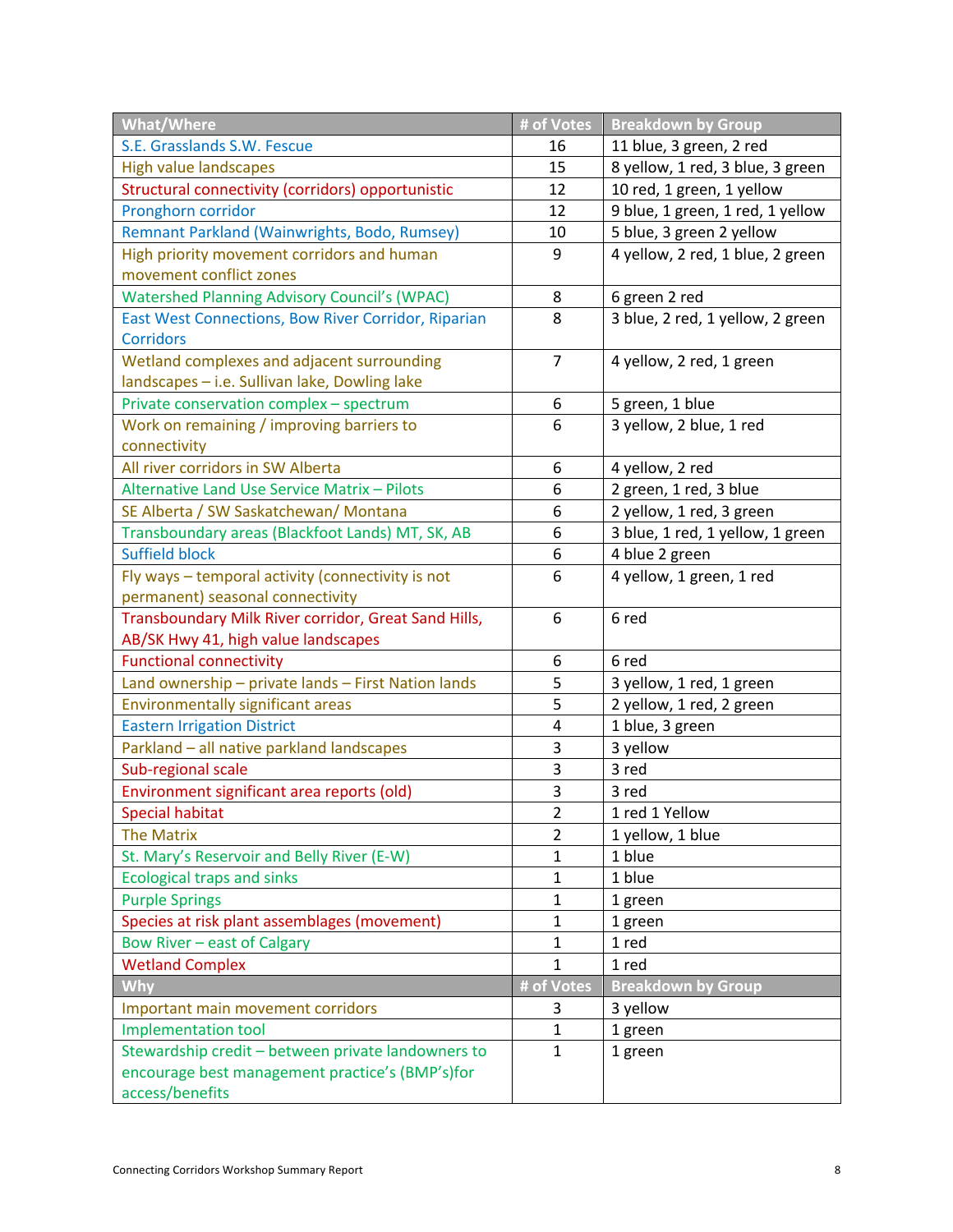## Crafting Recommendations – By Priority Area

Participants, working individually and then in small groups, brainstormed ideas about what they felt would support corridor conservation and restoration efforts on a practical scale. Specifically participants identified:

- Projects to undertake in the top 3-4 priority areas
- Outcomes (success indicators) one would hope result from such projects
- Policy advice (key messages) that explain rationale as to why the focus is in these areas
- Information and educational resources that are critical / helpful to communicate with/to Albertans.

### Projects

- Remnant Parkland: pre-emptive acquisition of parkland habitat at City fringe (Calgary, Edmonton, Red Deer)
- Remnant Parkland: use conservation tools to connect intact remnants (heritage rangeland designations)
- Remnant Parkland: management tools to restore native grasses and use of traditional knowledge to increase biodiversity
- Remnant Parkland: projects identifying remnant parkland patches and identify which larger natural areas they are closest to. Identifying key hazards/sinks that lie along corridor connecting the two.
- S.E. Grasslands: encourage conservation measures already in place and seek government compliance for significant protection or no go / no development areas.
- S.E. Grasslands: 'Hat' to 'Havre' Pronghorn project
	- $\circ$  High profile Hwy 1 or 3 crossing project influence land use development plan for corridor in Cypress County
	- $\circ$  High ecological value funding to support stewardship projects on crossings and producer stewardship credits for voluntary measures.
- S.E. Grasslands
- S.E. Grasslands project multijurisdictional efforts. Best management practices on private lands need to be explicitly valued and promoted.
- S.E. Grasslands projected deeded land (native) strategies re disposition and protection. Work with agencies Nature Conservancy Canada (NCC), South of the Divide Action Program, Sustainable Canada
- S.W. Fescue
- S.W. Foothills Fescue project to improve native connectivity NW-SE between St. Mary's reservoir and Cowley. Agencies: Alternative Land Use Services, Kainai, Piikani, municipalities, NCC, Southern Alberta Land Trust Society(SALTS)
- Establish a market for ecosystem services pay farmers to conserve connectivity
- Identify important habitat at the boundaries of sub-regions/ecotypes and conserving/protecting
- A data pool for connectivity planners to identify priority areas
- Provide data in an accessible format for Municipal governments to use/access
- High priority movement: pronghorn project building crossing, remove and make wildlife friendly fence requirements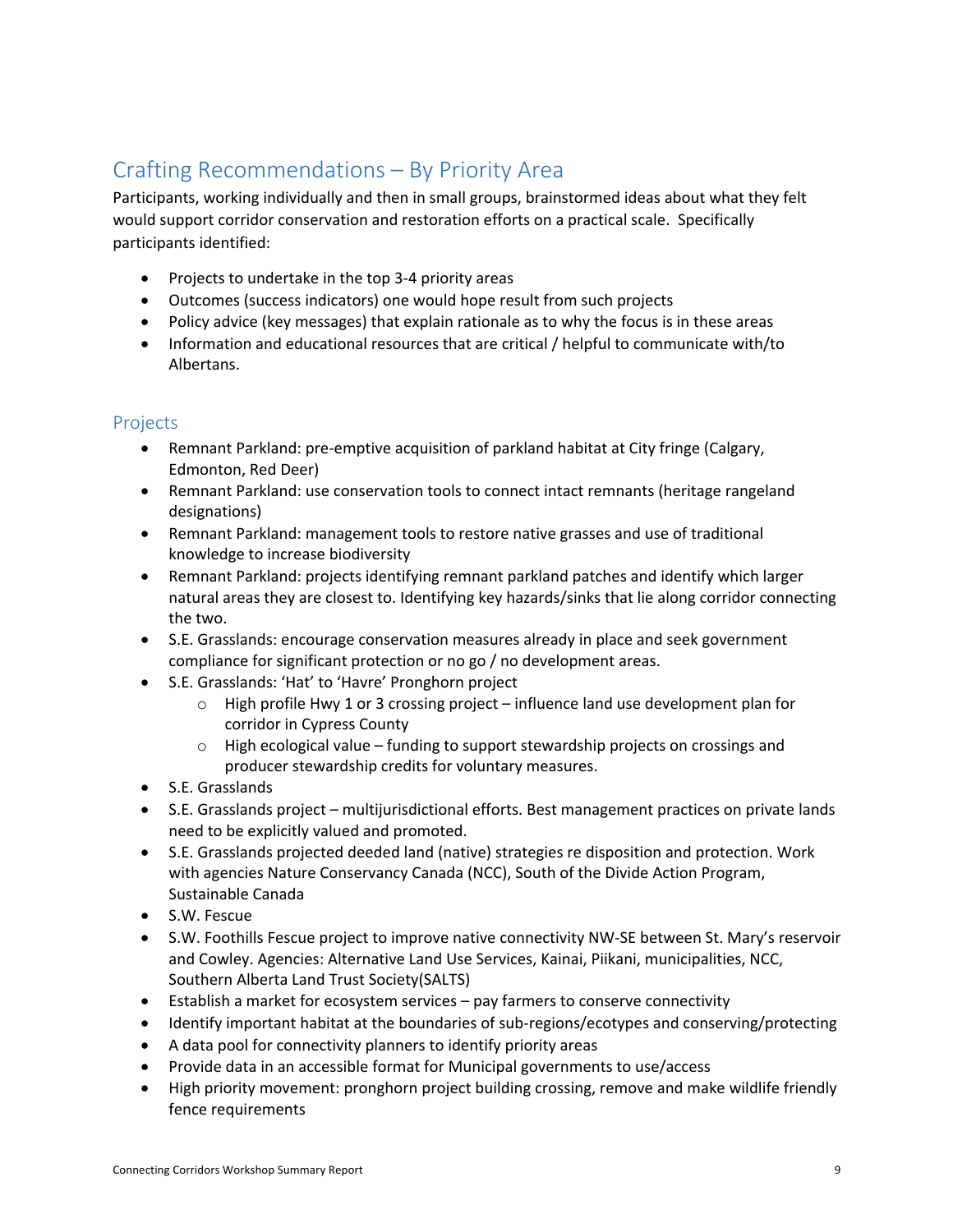- Highway overpass construction for pronghorn on Trans Canada Highway
- Highway crossing for pronghorn along highway 1
- Pronghorn crossing
- Pronghorn
- Pronghorn promote wildlife friendly fencing in pronghorn corridor, pronghorn overpass
- Large scale fence modification program for pronghorn across the Northern Sagebrush Steppe Initiative
- Pronghorn: support to fill in pinch points, use as a demonstration project, support movement corridor conservation and transboundary conservation
- Pronghorn projects 18" wire on all known migration routes. Highway and Railway crossings at Dunmore and Highway 2
- Pronghorn focus conservation and education on key pronghorn movement corridors, especially Dunmore area.
- Pronghorn crossing highway corridor crossing near Dunmore road, highway, railway work with agencies South Eastern Alberta Watershed Alliance (SEAWA), NCC, municipalities, AB Transportation
- Wildlife crossing along Highway 1 to facilitate pronghorn movement
- Transboundary support cooperative initiatives to identify ways corridors will be recognized and protected.
- Transboundary AB, SK, MT east of Sweet Grass Hills project improved connectivity of SE AB to MT and SK, foci species: Greater Sage Grouse and Pronghorn continued efforts/awareness by Transboundary Workshop e.g. Regina 2020
- Transboundary project AB and MT west of Sweet Grass Hills for connectivity improvements outcomes N-S enhancements. Agencies: Blackfeet/Blackfoot, Milk River Watershed Council Canada (MRWCC), Federal, Provincial, and municipalities.
- Participate in transboundary planning and advocacy
	- o Transboundary Grasslands Partnership, Great Plains Conservation Network, Tri-national Grasslands Initiatives)
	- o Applies to S.E. Grasslands, S.W. Fescue, High Value landscapes and Transboundary areas.
	- $\circ$  Transboundary bison habitat range monitored by US, Canada, and Native governments
- Transboundary Blackfeet Bison Conservation National Park
- S.W. Grasslands Kainai bison re-introduction project
- High value river corridors Blackfoot traditional sites
- High value landscapes support high biodiversity, analyze to see what [species] and habitats may not be represented.
- Develop a 'model' to assign value based on agreed criteria that systematically and transparency clarifies values, risks, and desired outcomes.
- Stepping back from corridor guidelines (municipal)
- Understanding the broader conservation mechanisms that exist for municipalities to protect private/public land
- Officially protect public grazing land in long-term conservation (of some sort)
- High value landscapes: encourage "foothold" properties in high value landscapes regardless of non-government organization (NGO) presence.
- Structural connectivity: focus efforts not only on mainstream but also coulee systems and tributaries including intermittent.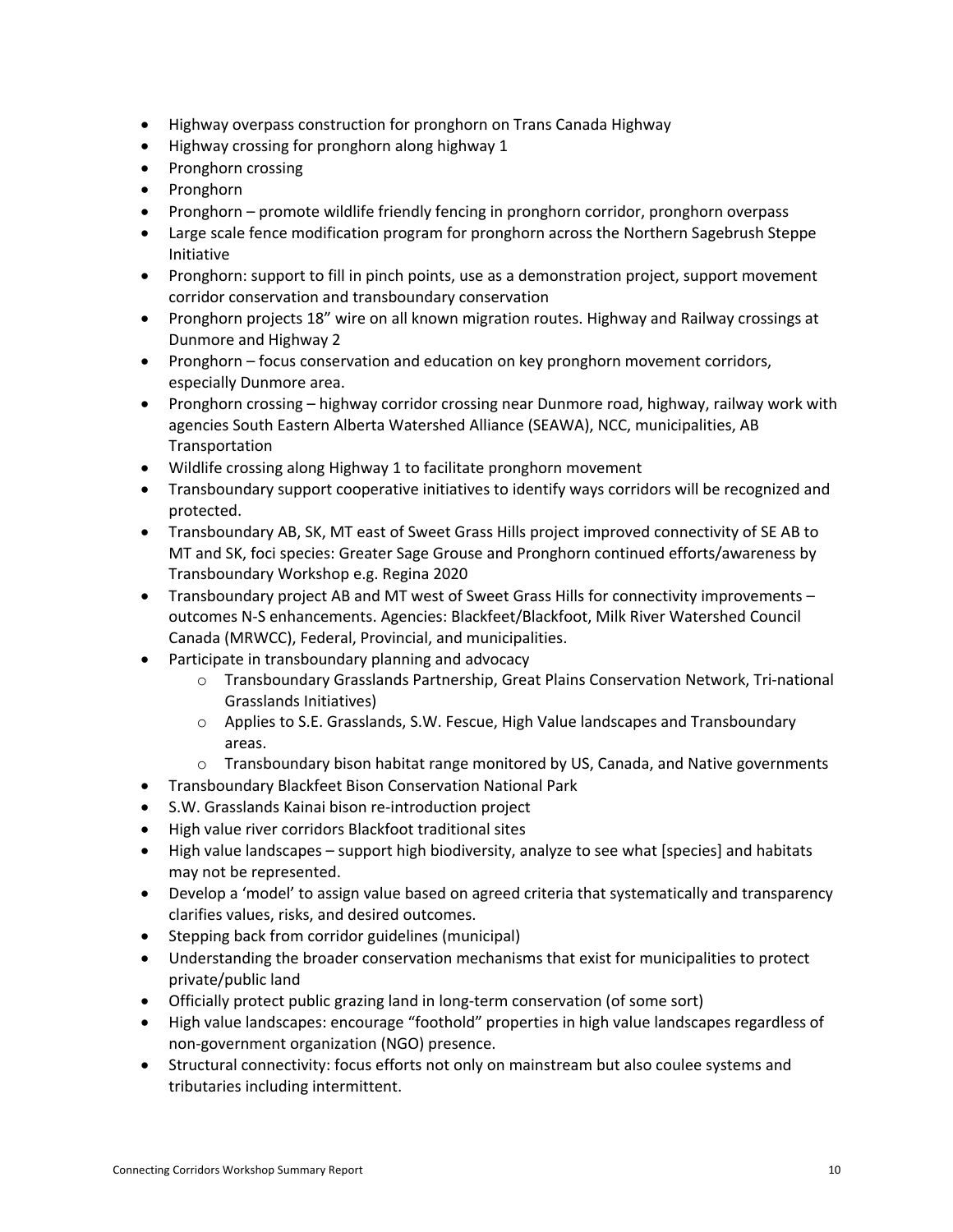- Structural connectivity: complete mapping project to use common formula to identify key corridors. Baseline map for all users to work with the same data.
- Structural connectivity: assess pinch points and effectiveness of existing corridors. Expand corridor concept to include broader areas for species like plans and insects (i.e. not just [movement] corridor)
- Structural connectivity private municipal conservation
	- $\circ$  Coordinate planning an acquisition of priorities to acquire in key areas with small [auditing?] e.g. Calgary source water project plan
- Structural Connectivity: High value landscapes preserve connection from Environmentally Significant Areas (ESA) in SE end of Calgary to Bow River Corridor and protect Bow River Corridor
- Influence regional plans (policy [private] weak)
- Easement [against?] agricultural to site specific measures to overcome inhibitions.

### **Outcomes**

- Implement North Saskatchewan Regional Plan projected areas (eastern Parkland)
- Implement South Saskatchewan Regional Plan
- Alleviate pinch points (especially pronghorn, snakes)
- Restoration, cultural connection, awareness, increased biodiversity
- Pronghorn: functional movement corridors i.e. barriers to movement removed, fences, Highway 1. Key habitat secured through policy or legal instrument. Social license to conserve pronghorn
- Highway mitigation for pronghorn across Highway 1
- Less impairment of pronghorn migration by fences across the Northern Sagebrush Steppe Initiative
- Increased movement of pronghorn across TransCanada Highway and reduction in road mortality
- Built infrastructure that improves connectivity and reduces collisions
- Wildlife connectivity included in conversations around development decisions.
- International policy/partnership. Restoration, resiliency. Increased biodiversity
- Buffer zone protection. Identifiable monitoring and movement corridors. Protection of Blackfoot sites.
- SW Fescue: high value lands are secured through policy or legal instrument. Lands are functionally connected and resilient. Structurally, functionally connected to high value lands in B.C. and MT (Highway 3 corridor)
- S.E. Grasslands: large areas with minimized impacts reduced landscape friction without need to purchase lands. Increased sense of stewardship.
- S.E. Grasslands: high value lands are secured through policy or legal instrument. Lands are functionally connected and resilient. Structurally and functionally connected to high value lands in SK and MT.
- S.E. Grasslands: improved connectivity on highest profile pronghorn mitigation. Improved public education/messaging. High ecological value lands improved connectivity voluntary easy wins to incorporate the ranching community.
- Municipalities understand the information that was been created already.
- Large area of public land will be protected long-term
- Larger uptake or more acceptance for conservation mechanisms that support environmental outcomes
- No new energy: oil and gas or renewal development on high value lands or vital corridors landscapes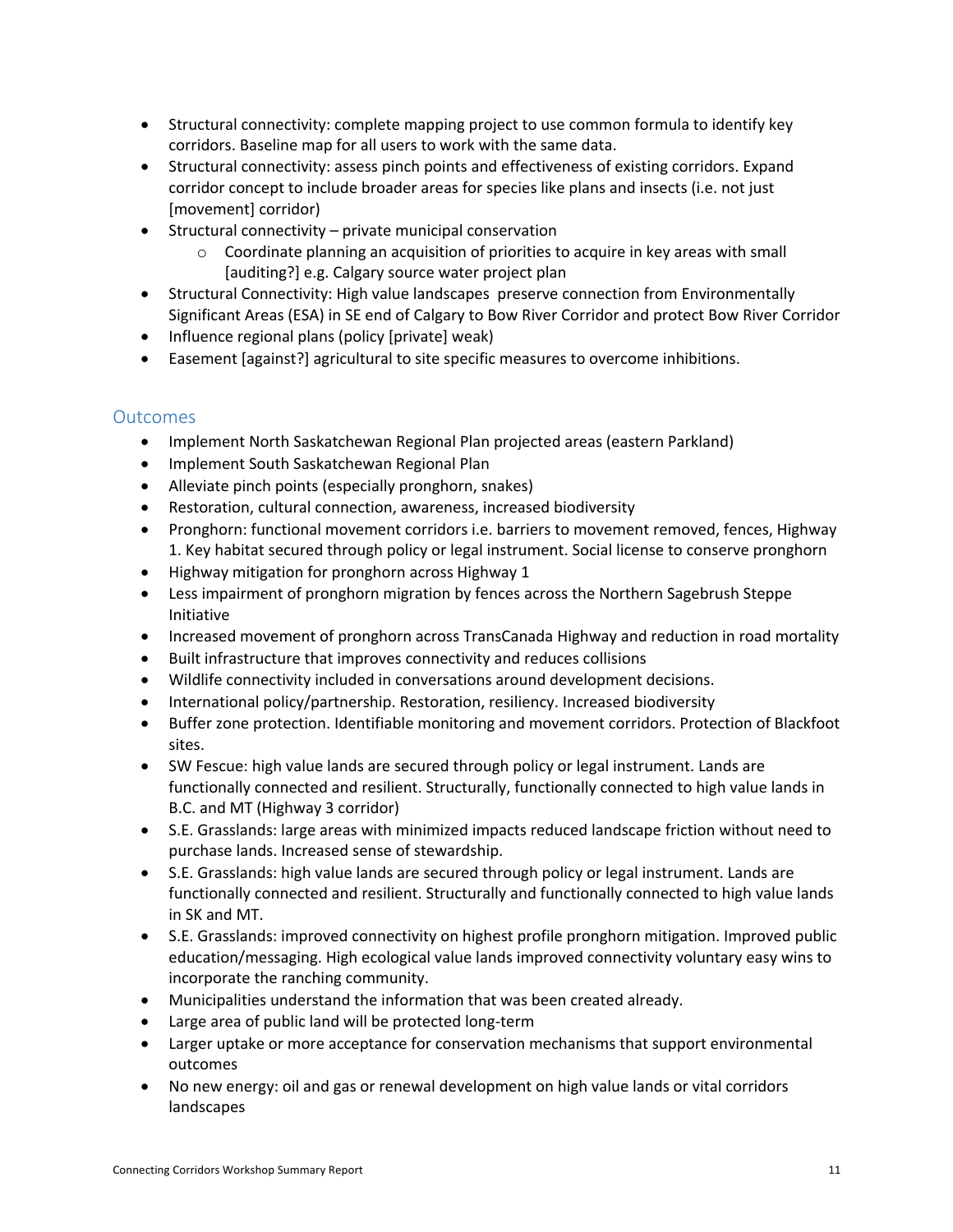- Conserved/protected areas that are climate change resilient or will be important in the future
- An identity for these areas that the willing can own (brand)
- A map defining prairie "Alberta's biodiversity highways"
- Reconciliation calls to action related to the landscape incorporating Traditional ecological knowledge with local, municipal, planning.
- High value landscapes Alberta Biodiversity Monitoring Institute (ABMI) to enhance this tool (e.g. Dyson, Dolan model) for risk assessment layer
- Connectivity high value lands. City ecological network connects to regional landscapes
- Structural connectivity: private and municipal conservation protection for connectivity that responds to municipal needs with multiple tools approaches to assemble corridor / stepping stone habitat
- Greater transboundary access for tribes and First Nations to culturally significant species
- Greater ecological health with reintroduction
- More adequate budgeting for shared regional conservation
- Greater social cohesion and land use appreciation.

### Policy Advice

- Bolster tribal and First Nation (Canada, US) sovereignty, economic development and cultural access – bring them to the table always.
- Alter border checks for staff involved
- Develop mutual interests or plan
- Private and municipal conservation
- Advocacy with Government of Alberta (GOA) and Federal Government on tools incentives and funding
- Using locally significant names/ references to characterize opportunities
- Pronghorn large landscapes / conservation migration, safety
- Building nature's highways
- Valuing stepping stones
- Keeping Alberta whole
- Conserving our natural capital
- Without secure land protection our biodiversity is at risk as is our health and wealth
- Do not sell public lands
- Land stewardship and conserving for future generations
- Existing data on pronghorn movements and fence/ road issues should be communicated to policy makers
- Your 4x4 has a highway. Shouldn't the deer?
- The Prairie Conservation Forum (PCF) connectivity project helping wildlife 'roll their coal'
- How does connectivity apply to a local landscape? How does it impact "me"?
- Importance of native grasslands corridor secondary "value" of connecting habitat for multiple species at risk / biodiversity
- Voluntary with producers
- S.E. Grasslands highest unique value of the area show the need to ensure movement over time in perpetuity
- Social promotion of stewardship
- Protective notations on crown lands with suitable restrictions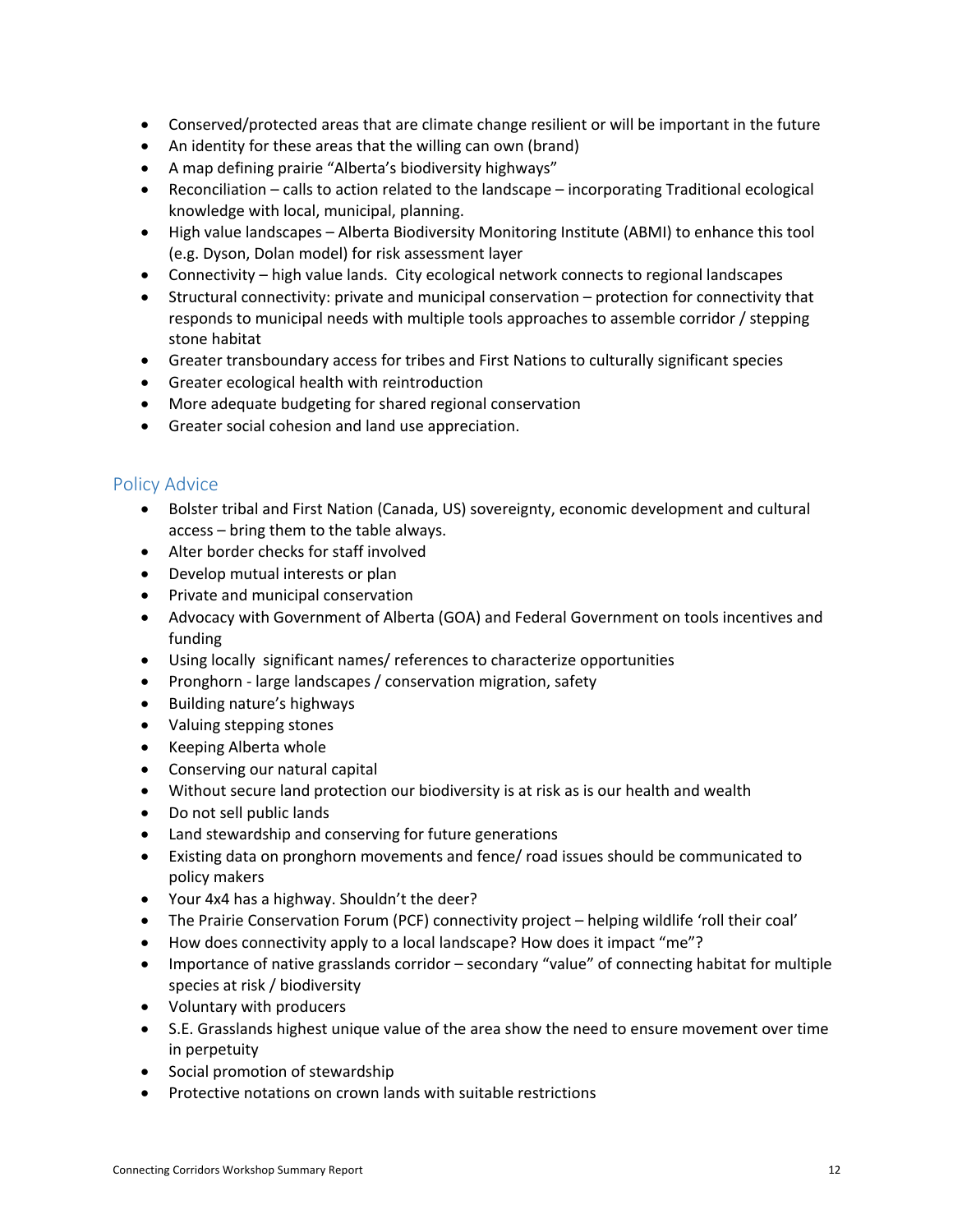- Keep riparian / river corridor systems intact
- Approach municipal planning with policy to avoid development adjacent to rivers
- Communicate value of high value lands to provincial and municipal governments (ESAs, Ecological goods and services mapping)
- Implementation workshop

### Information & Education Resources

- Many agencies / partners for education / awareness
- Transboundary MRWCC, Milk River Watershed Alliance (MRWA), Blackfoot, Blackfeet, municipalities provincial/state and federal, governments
- Native Elders, pamphlets, city halls
- Maintaining corridors for natural movements (of water, plants, animals, etc.) is not only good for ecological health but also human health
- Pursue developing narratives their work, their value, their contribution to the solutions, for key stakeholder groups
- Excellent, transparent communication
- Community workshops: spread info on connectivity, discover opportunity / low hanging fruit, including public "buy in"
- Maps of land-use types/ ownerships: public / private, leases / dispositions, designations
- Maps that show important locations
- Alternative Land Use Services (ALUS)
- Citizen science outreach pronghorn crossing, transboundary AB, SK, MT
- S.E. Grasslands
	- o Transboundary in nature
	- o Umbrella for other projects
	- o Easy wins
	- o Can be impacted by multiple organizations
- Story of pronghorn in AB. Focus on key stakeholders i.e. hunting groups Albert Fish and Game Association (AFGA), land holders, naturalists, municipalities, public
- Pronghorn LN?? to Banff NP importance of linking habitat
- Pronghorn take all the great work on pronghorn and build some communication products
- Pronghorn promote education and awareness on movement barriers. Conservation and landowner groups can promote use of wildlife friendly fences.
- Pronghorn movement corridors
- S.E. Grasslands The Nature Conservancy (TNC) resiliency and connectedness study
- Show landowners the context of their land. Build narrative that well-managed lands can be economic and sustainable, while still providing ecological functions.
- S.W. Fescue info on how to construct effective highway crossing structures for predators. Info how to keep people safe with predators in their community
- Citizen science field trip to sites to continue connection to land.
- Ecotourism educational curriculum
- Awareness, create culture connections for youth, education curriculum
- Need to connect science piece with communication professionals. We have lots of science need next steps.
- Build culture of conservation
- Cows and Fish type demo projects